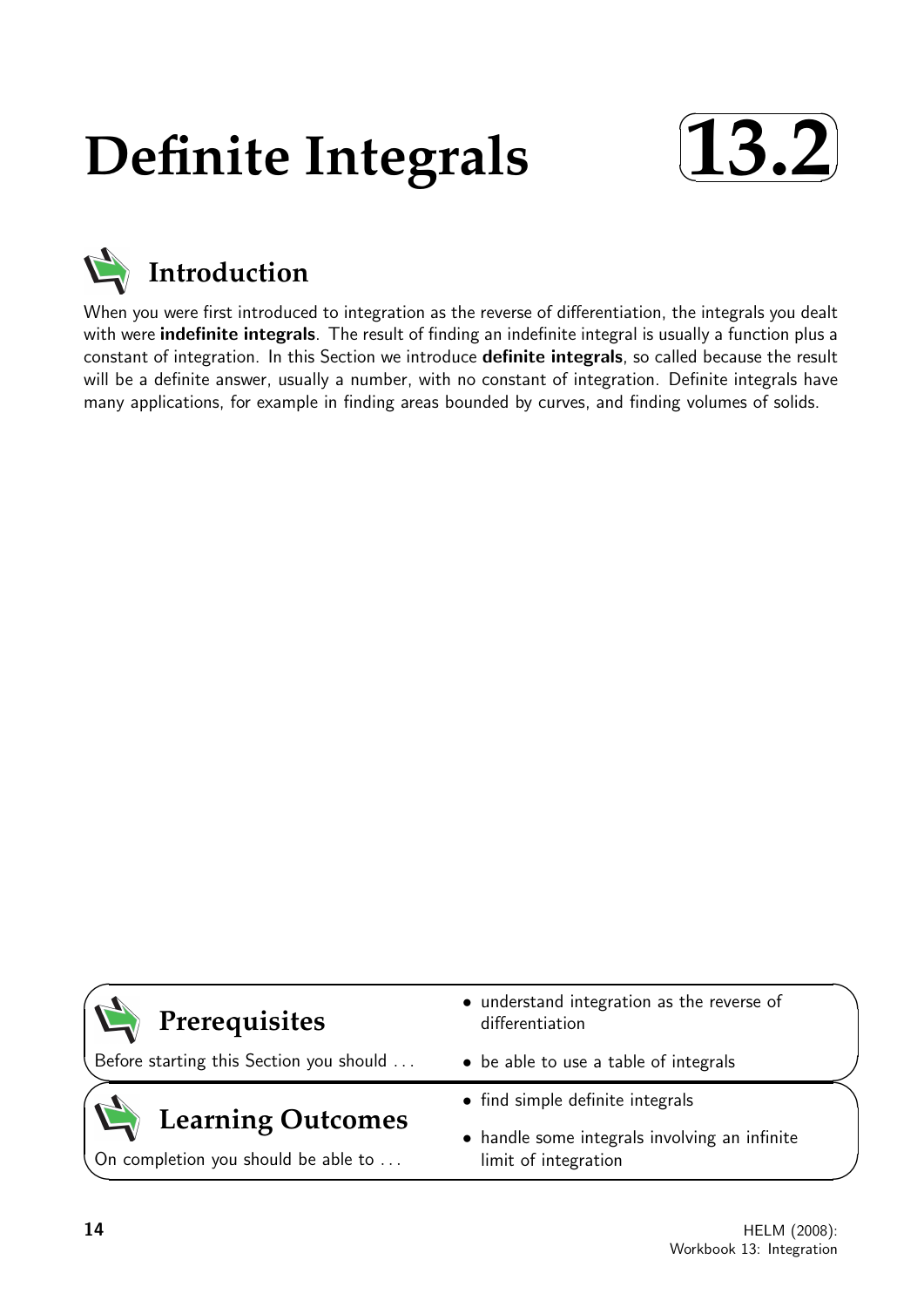

## **1. Definite integrals**

We saw in the previous Section that  $\int f(x)\, dx = F(x) + c$  where  $F(x)$  is that function which, when differentiated, gives  $f(x)$ . That is,  $\frac{dF}{dt}$  $\frac{du}{dx} = f(x)$ . For example,

$$
\int \sin(3x) \, dx = -\frac{\cos(3x)}{3} + c
$$

Here,  $f(x) = \sin(3x)$  and  $F(x) = -\frac{1}{3}$  $\frac{1}{3}\cos(3x)$  We now consider a definite integral which is simply an indefinite integral but with numbers written to the upper and lower right of the integral sign. The quantity

$$
\int_{a}^{b} f(x) \, dx
$$

is called the definite integral of  $f(x)$  from a to b. The numbers a and b are known as the **lower** limit and upper limit respectively of the integral. We define

$$
\int_{a}^{b} f(x) dx = F(b) - F(a)
$$

so that a definite integral is usually a number. The *meaning* of a definite integral will be developed in later Sections. For the present we concentrate on the *process* of evaluating definite integrals.

## **2. Evaluating definite integrals**

When you evaluate a definite integral the result will usually be a number. To see how to evaluate a definite integral consider the following Example.

#### **Example 9** Find the definite integral of  $x^2$  from 1 to 4; that is, find  $\int^4$ 1  $x^2 dx$

**Solution**  
\n
$$
\int x^2 dx = \frac{1}{3}x^3 + c
$$
\nHere  $f(x) = x^2$  and  $F(x) = \frac{x^3}{3}$ . Thus, according to our definition\n
$$
\int_{1}^{4} x^2 dx = F(4) - F(1) = \frac{4^3}{3} - \frac{1^3}{3} = 21
$$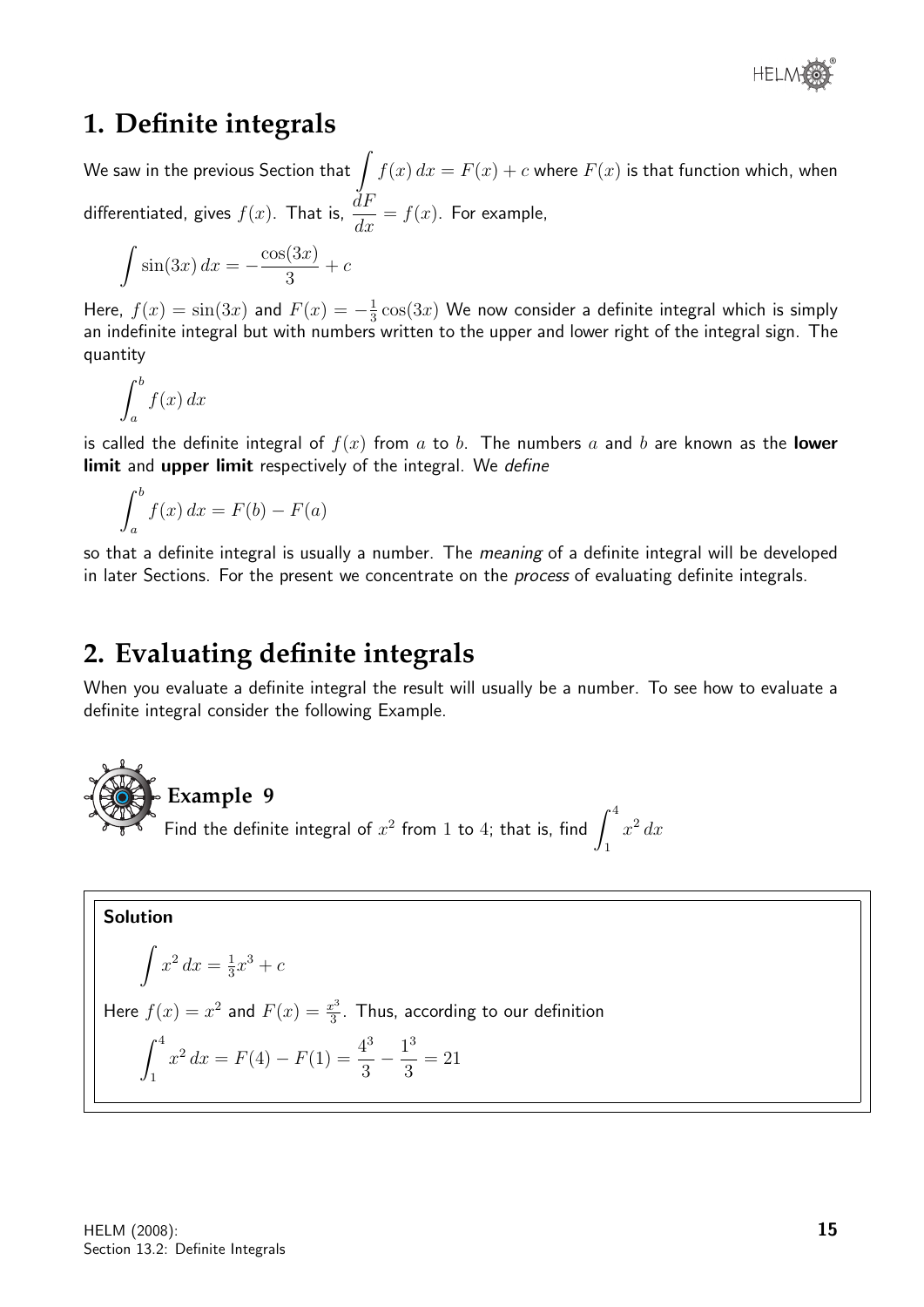Writing  $F(b) - F(a)$  each time we calculate a definite integral becomes laborious so we replace this difference by the shorthand notation  $\left[\begin{array}{c} F(x) \end{array}\right]$  $\big]^{b}$ a . Thus

$$
\[F(x)\]_a^b \equiv F(b) - F(a)
$$

Thus, from now on, we shall write

$$
\int_{a}^{b} f(x) dx = \left[ F(x) \right]_{a}^{b}
$$

so that, for example

$$
\int_{1}^{4} x^{2} dx = \left[\frac{x^{3}}{3}\right]_{1}^{4} = \frac{4^{3}}{3} - \frac{1^{3}}{3} = 21
$$



**Example 10** Find the definite integral of  $\cos x$  from 0 to  $\pi$ 2 ; that is, find  $\int^{\pi/2}$ 0  $\cos x \, dx$ .

**Solution**  
\nSince 
$$
\int \cos x \, dx = \sin x + c
$$
 then  
\n
$$
\int_0^{\pi/2} \cos x \, dx = \left[ \sin x \right]_0^{\pi/2}
$$
\n
$$
= \sin \left( \frac{\pi}{2} \right) - \sin 0 = 1 - 0 = 1
$$

Always remember, that if you use a calculator to evaluate any trigonometric functions, you must work in radian mode.



Find the definite integral of 
$$
x^2 + 1
$$
 from 1 to 2; that is; find  $\int_1^2 (x^2 + 1) dx$ 

First perform the integration:

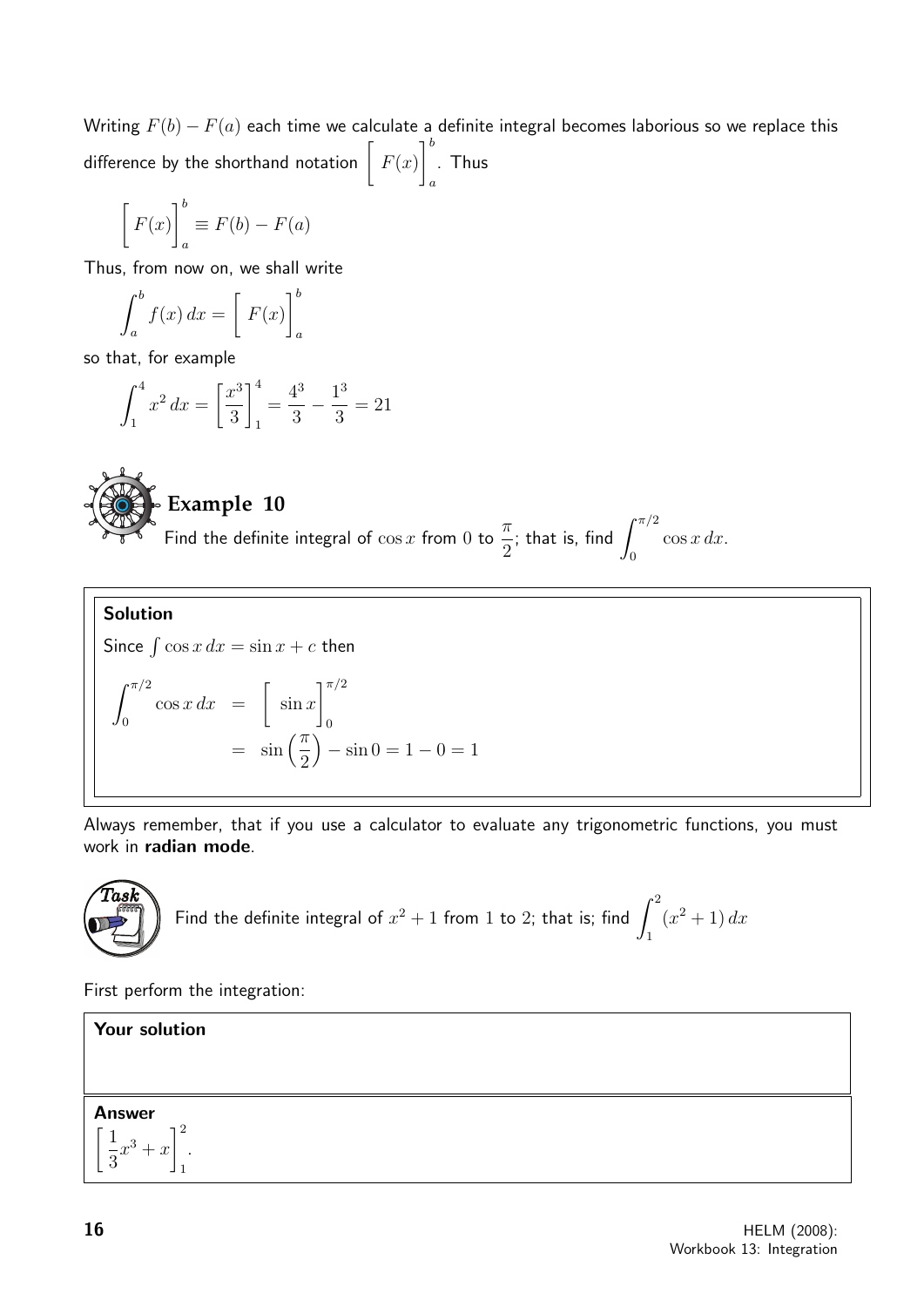

Now insert the limits of integration, the upper limit first, and hence evaluat the integral:

#### Your solution

Answer  
\n
$$
\left(\frac{8}{3} + 2\right) - \left(\frac{1}{3} + 1\right) = \frac{10}{3}
$$
 or 3.333 (3 d.p.).

$$
\underbrace{\text{Task}}_{\text{Find}} \int_2^1 (x^2 + 1) \, dx.
$$

This Task is very similar to the previous Task. Note the limits have been interchanged:

| <b>Your solution</b>                                                                                                 |
|----------------------------------------------------------------------------------------------------------------------|
|                                                                                                                      |
|                                                                                                                      |
| <b>Answer</b>                                                                                                        |
| $\left[\frac{1}{3}x^3 + x\right]_2^1 = \left[\frac{1}{3} + 1\right] - \left[\frac{8}{3} + 2\right] = -\frac{10}{3}.$ |

Note from these two Tasks that interchanging the limits of integration, changes the sign of the answer.



If you interchange the limits, you must change the sign:

$$
\int_{a}^{b} f(x) dx = -\int_{b}^{a} f(x) dx
$$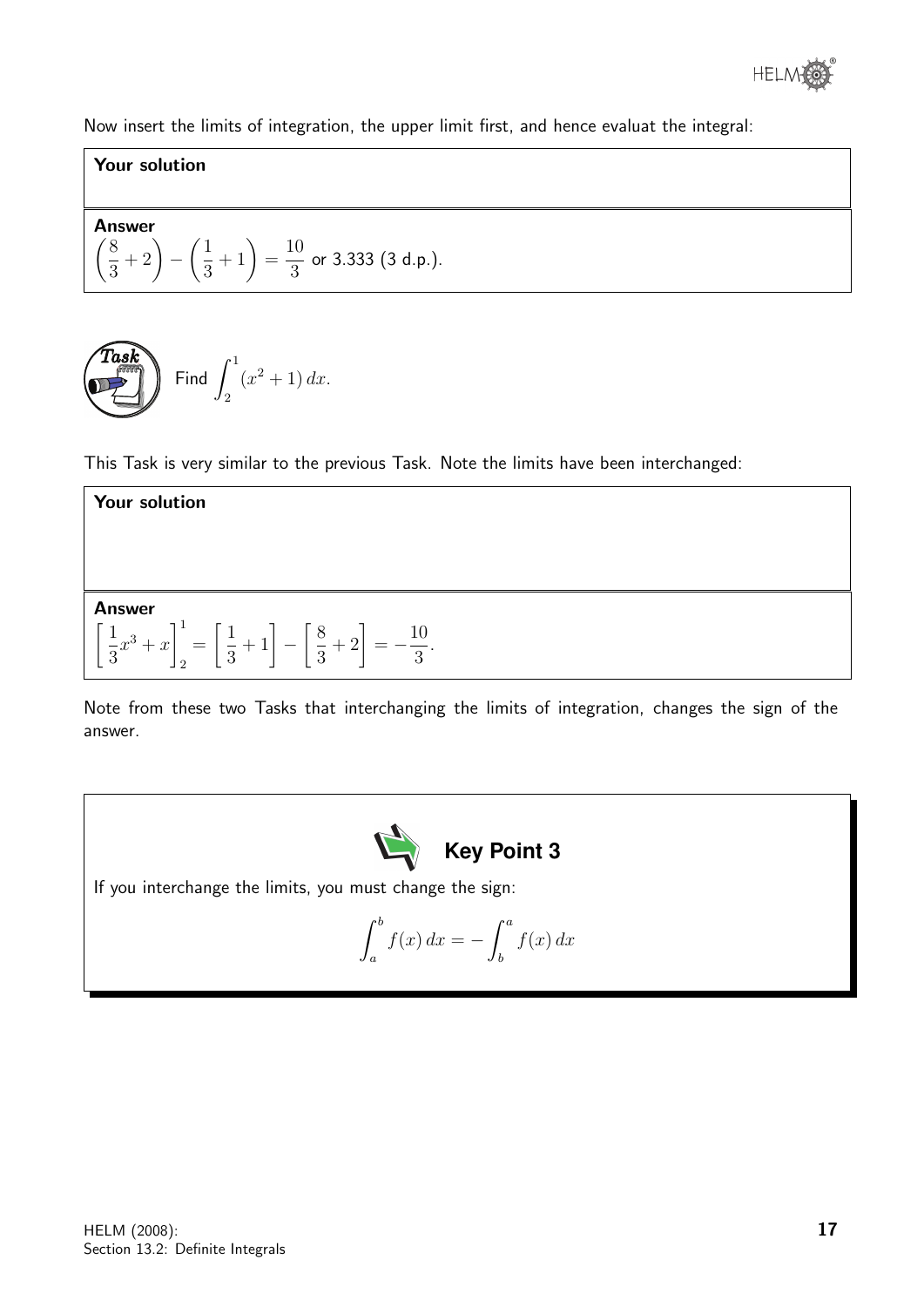

When a spring is fixed at one end and stretched at the free end it exerts a restoring force that is proportional to the displacement of the free end. The constant of proportionality  $k$  N m $^{-1}$  is known as the stiffness of the spring. Calculate the work done in stretching a spring with stiffness k from displacement  $x_1$  m to displacement  $x_2$  m  $(x_2 > x_1)$  given that the work done  $(W)$  is the product of force and displacement.

#### Your solution

#### Answer

The restoring force varies during the displacement. So the work done during the extension cannot be determined from a single simple product.

Consider a small element  $\Delta x$  of the extension beyond an arbitrary displacement x. The element is sufficiently small that the force during the displacement can be regarded as constant and equal to the force at displacement x is kx. So the work done  $\Delta W$  in extending the spring from displacement x to displacement  $x + \Delta x$  is approximately  $kx\Delta x$ .

Using the idea of integration as a limit of a sum, in this case as  $\Delta x$  tends to zero,

$$
W = \int_{x_1}^{x_2} kx \, dx = \left[\frac{1}{2}kx^2\right]_{x_1}^{x_2} = \frac{1}{2}k(x_2^2 - x_1^2)
$$

#### **Exercises**

1. Evaluate (a)  $\int_1^1$ 0  $x^2 dx$ , (b)  $\int_0^3$ 2 1  $\frac{1}{x^2} dx$  (c)  $\int_1^2$ 1  $e^x dx$  (d)  $\int_0^1$ −1  $(1 + t^2) dt$ 2. Find (a)  $\int^{\pi/3}$ 0  $\cos 2x \, dx$  (b)  $\int_0^\pi$ 0  $\sin x \, dx$  (c)  $\int_0^3$ 1  $e^{2t} dt$ Answers 1. (a)  $\frac{1}{2}$ 3 (b)  $\frac{1}{c}$ 6 (c)  $e^2 - e^1 = 4.671$  (d) 2.667 2 (a)  $\sqrt{3}/4 = 0.4330$  (b) 2 (c) 198.019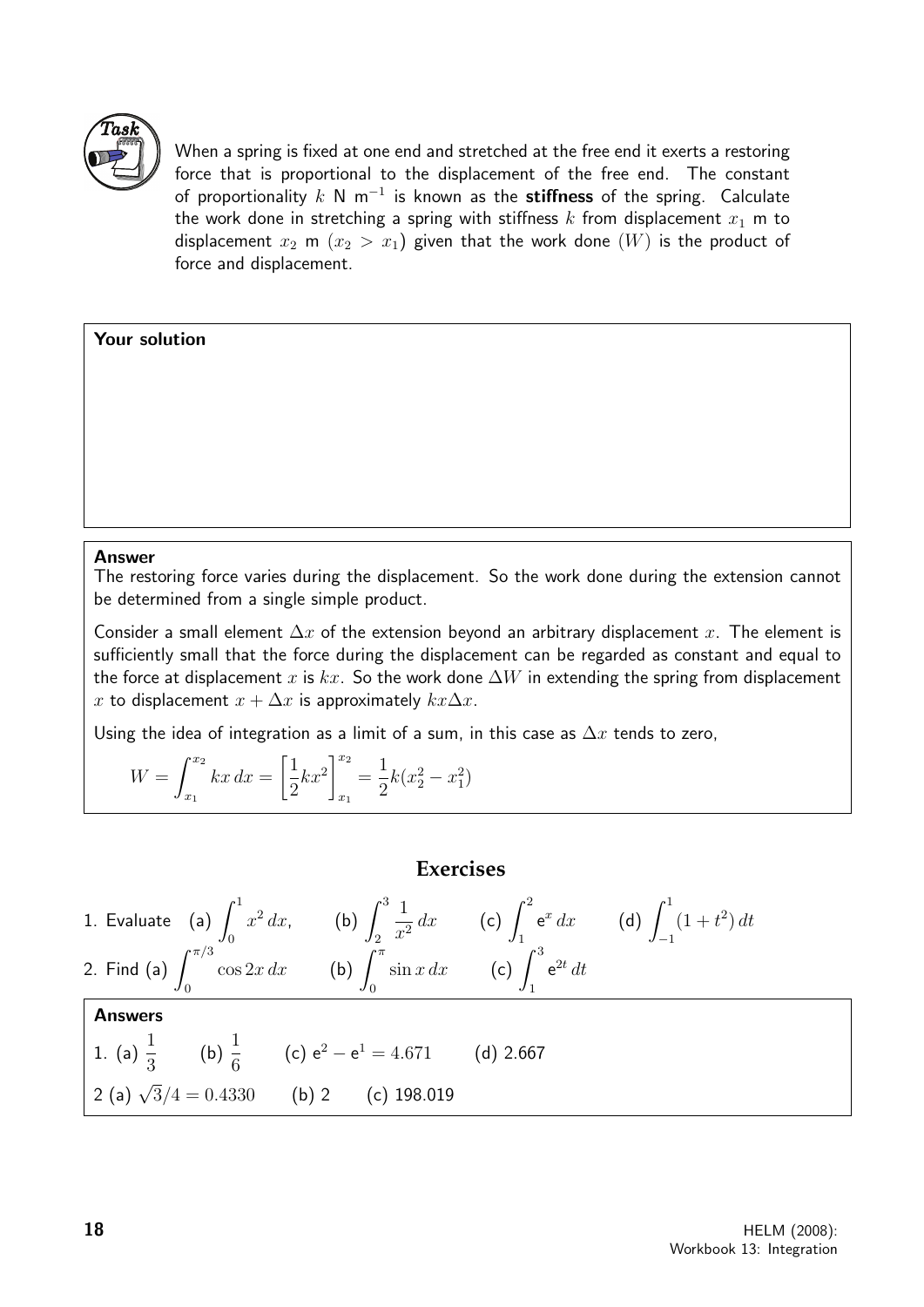

### **Torsion of a mild-steel bar**

#### Introduction

For materials such as mild-steel, the relationship between applied shear stress and shear strain (deformation) can be described as follows.

• For small values of the shear strain, the shear stress  $(\tau)$  and shear strain  $(\omega)$  are proportional to one another, i.e.

$$
\omega = \frac{1}{G} \times \tau \tag{1}
$$

(where  $G$  is the shear modulus). This is known as **elastic behaviour**.

• There is a maximum shear stress that the material is capable of supporting. If the shear strain is increased further, the shear stress remains roughly constant. This is known as plastic behaviour.

Figure 3 summarises the relationship between shear stress and shear strain; the point  $(\omega_{_Y}^{},\tau_{_Y}^{})$  is known as the yield point.



Figure 3

Now suppose that one end of a bar of circular cross section is twisted through an angle  $\theta$ , then the shear strain on the surface is given by

$$
\omega_s = \frac{R\theta}{L} \tag{2}
$$

(where R and L are the radius and length of the bar respectively), while the shear strain, at a distance  $r$  from the central core, is given by

$$
\omega = \frac{r \theta}{L} \tag{3}
$$

The torque transmitted by a bar is given by the integral

$$
T = \int_0^R 2\pi r^2 \,\tau(r) \; dr \tag{4}
$$

HELM (2008): Section 13.2: Definite Integrals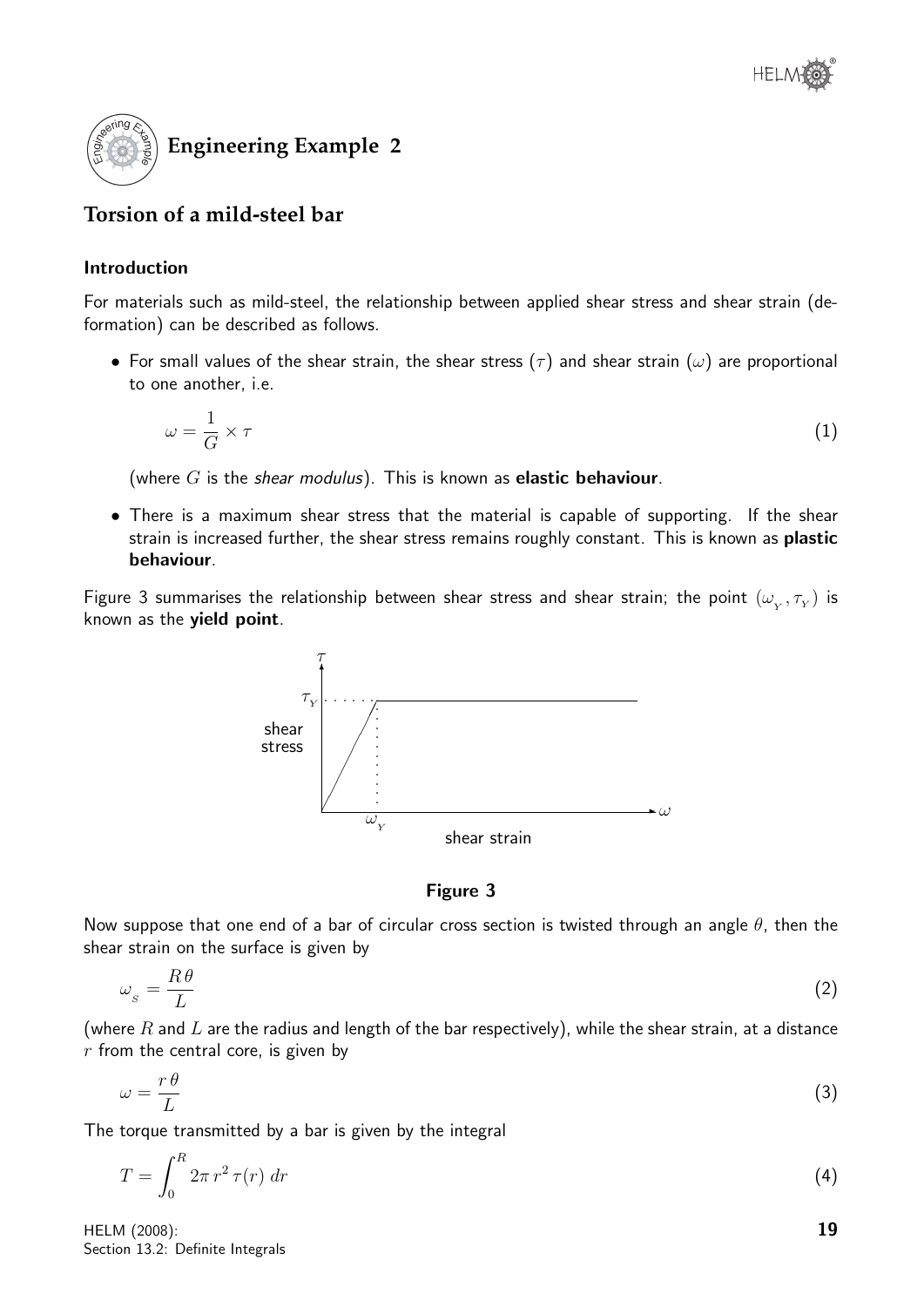As the shear strain is a function of distance from the central axis of the bar, it may be that the shear strain on the surface is greater than the critical shear strain  $\omega_{_{Y}}.$  In this scenario the shear stress is given by

$$
\tau = \begin{cases} \frac{\tau_Y}{\omega_Y} \omega & \omega \le \omega_Y \\ \tau_Y & \omega > \omega_Y \end{cases}
$$
\n(5)

i.e. the regions near the central axis exhibit elasticity, but in those regions near the surface the elastic limit has been exceeded and the metal exhibits plasticity (see Figure 4).



Figure 4

#### Problem in words

Find an expression for the torque transmitted by a bar as a function of the angle  $\theta$  through which one end is turned.

#### Mathematical statement of problem

Using Equations (3) to (5), find a formula for T in terms of the variable  $\theta$ .

#### Mathematical analysis

Substituting (3) into (5)

$$
\begin{array}{rcl} \tau&=&\left\{ \begin{array}{ll} \displaystyle \frac{\tau_{_Y}}{\omega_{_Y}} \frac{r \, \theta}{L}& & \displaystyle \frac{r \, \theta}{L} \leq \omega_{_Y}\\ \\ \displaystyle \tau_{_Y}& & \displaystyle \frac{r \, \theta}{L} > \omega_{_Y}\\ \\ \displaystyle = & \left\{ \begin{array}{ll} \displaystyle \frac{\tau_{_Y}}{\omega_{_Y}} \frac{r \, \theta}{L}& & \displaystyle r \leq \frac{L \, \omega_{_Y}}{\theta}=r_e\\ \\ \displaystyle \tau_{_Y}& & \displaystyle r > \frac{L \, \omega_{_Y}}{\theta}=r_e \end{array} \right. \end{array}
$$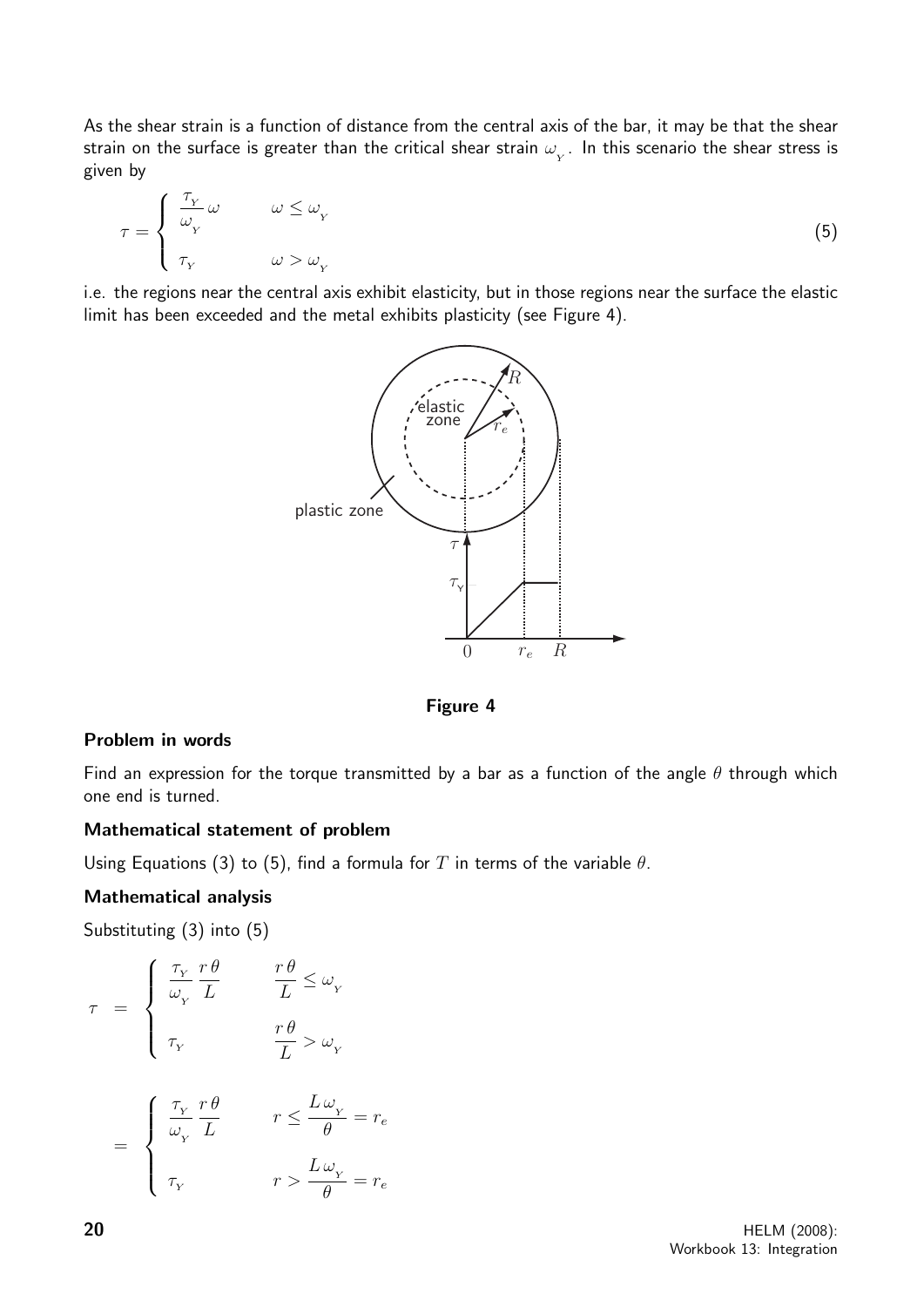For small values of  $\theta$ ,  $r_e \geq R$  so that the whole of the bar will be in the elastic region, i.e.

$$
\tau = \frac{\tau_{_Y}}{\omega_{_Y}}\frac{r\,\theta}{L}
$$

Now (4) becomes

$$
T = \int_0^R 2\pi r^2 \frac{\tau_Y}{\omega_Y} \frac{r\theta}{L} dr = 2\pi \frac{\tau_Y}{\omega_Y} \frac{\theta}{L} \int_0^R r^3 dr = 2\pi \frac{\tau_Y}{\omega_Y} \frac{\theta}{L} \left[ \frac{r^4}{4} \right]_0^R = \frac{\pi}{2} \frac{\tau_Y}{\omega_Y} \frac{\theta}{L} R^4
$$
(6)

i.e. the torque is directly proportional to the twist,  $\theta$ .

For larger  $\theta$ ,  $r_e < R$ , so that (4) becomes

$$
T = \int_0^{r_e} 2\pi r^2 \frac{\tau_Y}{\omega_Y} \frac{r\theta}{L} dr + \int_{r_e}^R 2\pi r^2 \tau_Y dr
$$
  
\n
$$
= 2\pi \frac{\tau_Y}{\omega_Y} \frac{\theta}{L} \int_0^{r_e} r^3 dr + 2\pi \tau_Y \int_{r_e}^R r^2 dr
$$
  
\n
$$
= 2\pi \frac{\tau_Y}{\omega_Y} \frac{\theta}{L} \left[ \frac{r^4}{4} \right]_0^{r_e} + 2\pi \tau_Y \left[ \frac{r^3}{3} \right]_{r_e}^R
$$
  
\n
$$
= \frac{\pi}{2} \frac{\tau_Y}{\omega_Y} \frac{\theta}{L} r_e^4 + \frac{2\pi}{3} \tau_Y (R^3 - r_e^3)
$$

But  $r_e = L \, \omega_{_Y}/\theta$ , so

$$
T = \frac{\pi}{2} \frac{\tau_{Y}}{\omega_{Y}} \frac{\theta}{L} \frac{L^{4} \omega_{Y}^{4}}{\theta^{4}} + \frac{2\pi}{3} \tau_{Y} R^{3} - \frac{2\pi}{3} \tau_{Y} \frac{L^{3} \omega_{Y}^{3}}{\theta^{3}}
$$
  

$$
= \frac{2\pi}{3} \tau_{Y} R^{3} + \pi \left(\frac{1}{2} \tau_{Y} - \frac{2}{3} \tau_{Y}\right) \frac{L^{3} \omega_{Y}^{3}}{\theta^{3}}
$$
  

$$
= \frac{2\pi}{3} \tau_{Y} R^{3} - \frac{\pi}{6} \tau_{Y} \frac{L^{3} \omega_{Y}^{3}}{\theta^{3}}
$$
(7)

Equation (6) will apply when  $r_e\ge R$ , i.e.  $(L\,\omega_{_Y}/\theta)\ge R$  or  $\theta\le (L\,\omega_{_Y}/R)$ , so that combining (6) and (7) gives overall

$$
T = \begin{cases} \frac{\pi}{2} \frac{\tau_{Y}}{\omega_{Y}} \frac{\theta}{L} R^{4} & \theta \leq \frac{L \omega_{Y}}{R} \\ \frac{2\pi}{3} \tau_{Y} R^{3} - \frac{\pi}{6} \tau_{Y} \frac{L^{3} \omega_{Y}^{3}}{\theta^{3}} & \theta > \frac{L \omega_{Y}}{R} \end{cases}
$$
(8)

#### Interpretation and further comment

At the critical value of  $\theta$ , i.e. when the outer edge begins to exhibit plasticity, both formulae in (8) give

$$
T_{crit} = \frac{\pi}{2} \tau_Y R^3
$$

Furthermore, the first derivatives are both

$$
\frac{dT}{d\theta} = \frac{\pi}{2} \frac{\tau_{_Y}}{\omega_{_Y}} \frac{R^4}{L}
$$

HELM (2008): Section 13.2: Definite Integrals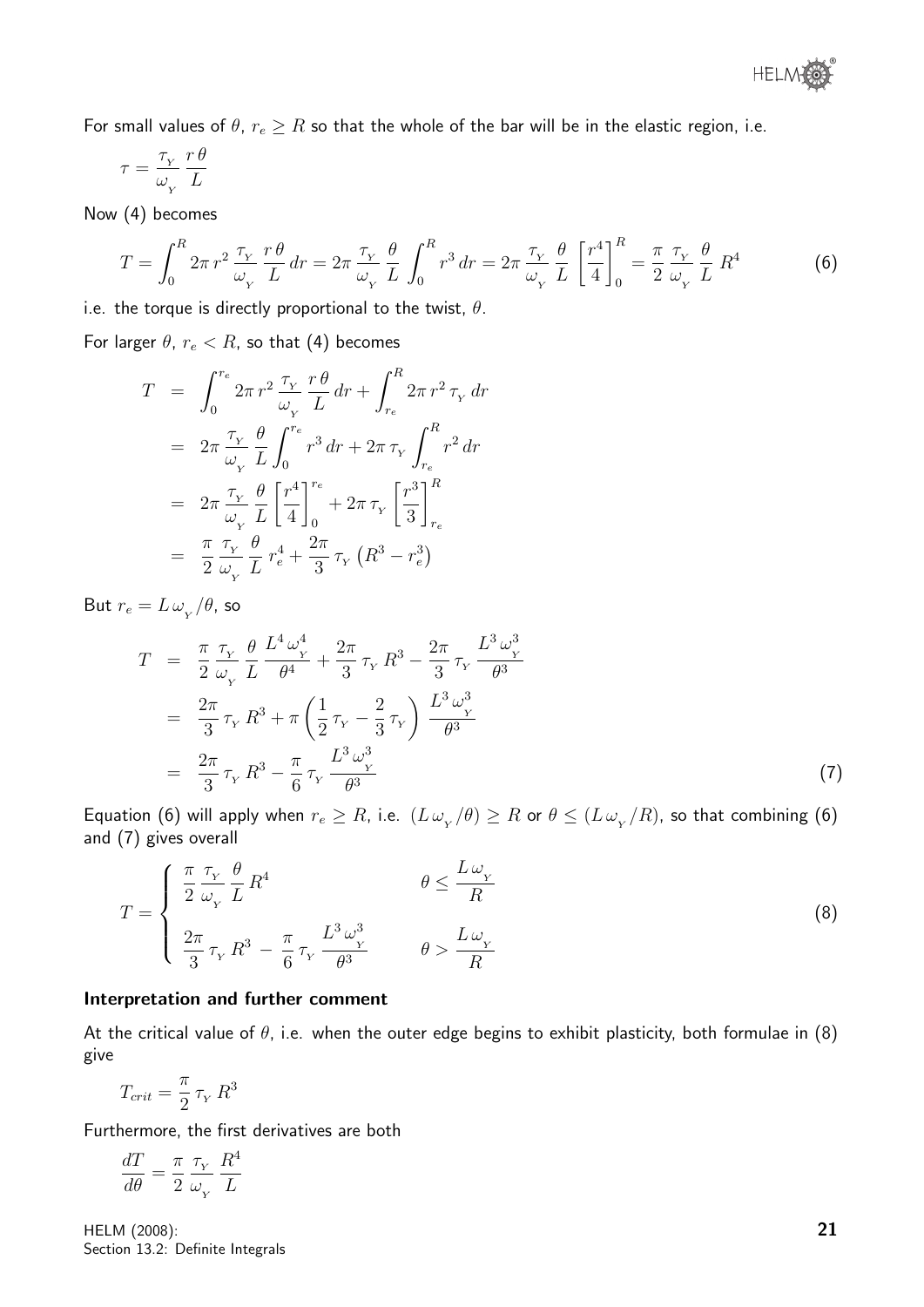i.e. the curves join smoothly.

The second derivatives, though, are not equal (zero in one case). In the theoretical limit as  $\theta \to \infty$ 

$$
T=\frac{2\pi}{3}\,\tau_{\scriptscriptstyle Y}\,R^3
$$

so this is the total torsional torque which can be carried by the bar. (The critical torque above is three-quarters of this value.) However, clearly  $\theta \to \infty$  is merely a theoretical limit since the bar would, in fact, shear at a finite value of  $\theta$ .

## **3. Some integrals with infinite limits**

On occasions, and notably when dealing with Laplace and Fourier transforms, you will come across integrals in which one of the limits is infinite. We avoid a rigorous treatment of such cases here and instead give some commonly occurring examples.



Solution

The integral is found in the normal way: 
$$
\int_0^\infty e^{-x} dx = \left[ -e^{-x} \right]_0^\infty
$$

There is no difficulty in evaluating the square bracket at the lower limit. We obtain simply  $-e^{-0} =$  $-1$ . At the upper limit we must examine the behaviour of  $-e^{-x}$  as x gets infinitely large. This is where it is important that you are familiar with the properties of the exponential function. If you refer to the graph (Figure 5) you will see that as  $x$  tends to infinity  $e^{-x}$  tends to zero.

Consequently the contribution to the integral from the upper limit is zero. So



Another way of achieving this result is as follows:

We change the infinite limit to a finite limit,  $b$ , say and then examine the behaviour of the integral as  $b$  tends to infinity, written as